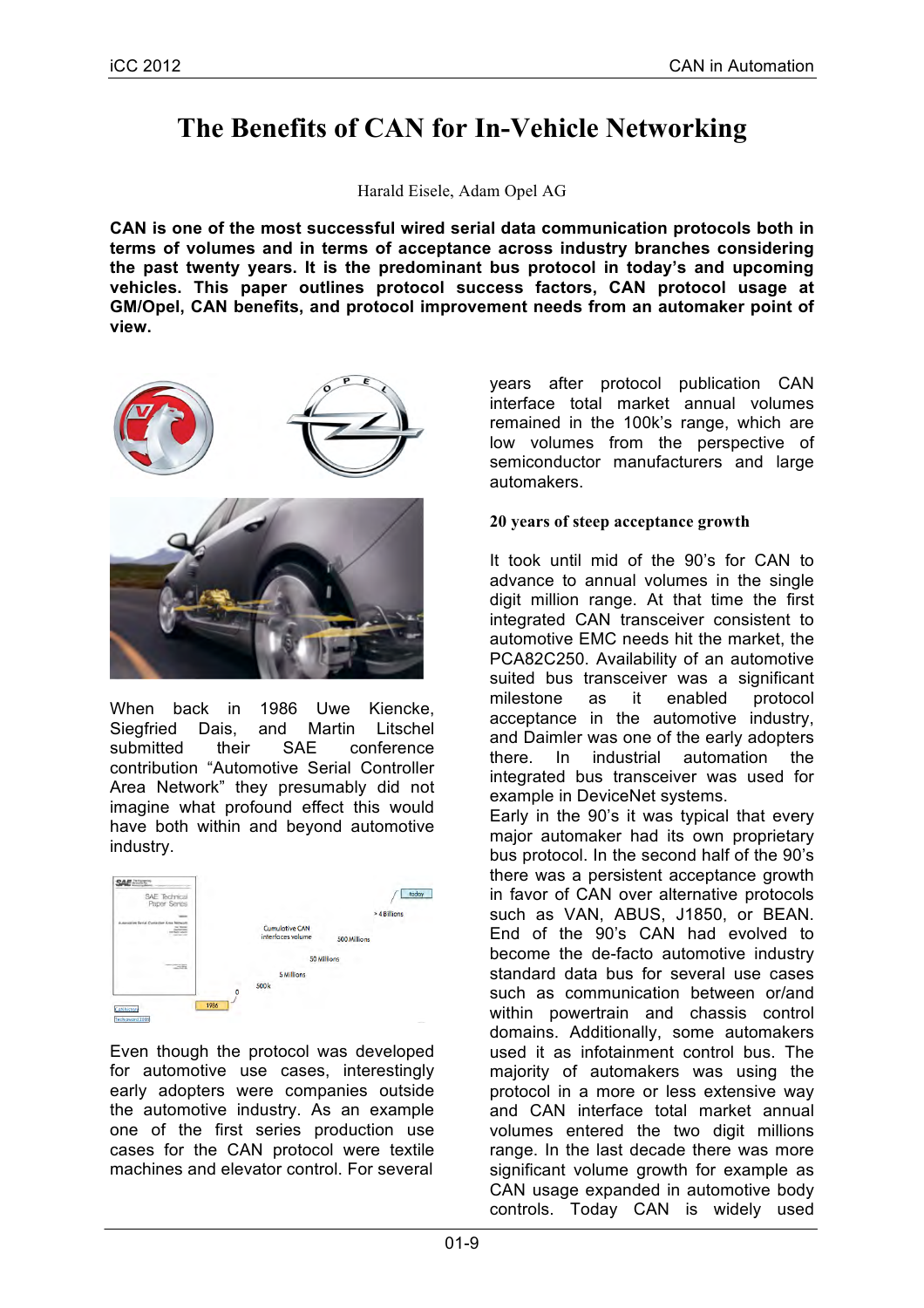beyond passenger vehicles, such as for example in industrial automation, agricultural equipment, medical equipment, heavy duty trucks, avionics, marine electronics, E-bikes, and more. Total market CAN interface annual volumes have entered the three digit millions range.

## CC 770 CAN Controller



in contributed by

Today's 8/16/32 bit microcontroller products frequently are equipped with one or more CAN interfaces and there is a wide offering of CAN bus transceiver products. More standards based on CAN are under development. As an example the automotive industry currently pursues a bus transceiver improvement in terms of a selective wakeup feature for the purpose to enable energy efficiency enhancement (ISO 11898-6). CAN protocol enhancements named CAN FD are in work to accommodate market demand for more bandwidth.

| Characteristic                           | LIN.                   | <b>CAN</b> | FlexRay                    |
|------------------------------------------|------------------------|------------|----------------------------|
| <b>Bandwidth</b>                         |                        | $\circ$    |                            |
| Cold crank & engine<br>autostart support | Physical layer         |            | $\Omega$<br>Re-integration |
| <b>Required master</b><br>functions      | o<br><b>Bus master</b> |            | $\Omega$<br>Time master(s) |
| <b>Bit error detection</b>               |                        | $\circ$    | $\ddot{}$                  |
| <b>Energy efficiency</b>                 |                        | $\circ$    |                            |
| <b>Cost efficiency</b>                   |                        |            | $\circ$                    |

Early in the last decade new bus protocols surfaced such as LIN and FlexRay. LIN needs one bus wire less compared to CAN and has accomplished acceptance as interface for some non-real time automotive sensors and actuators. LIN downsides for example are operation at crank and bandwidth constraints. FlexRay supports higher bandwidth compared to CAN, however it implies extra engineering

effort, higher cost, plus – unlike CAN – there is no significant acceptance beyond automotive industry.



From technical perspective simplicity of use probably was one of the significant enablers for protocol acceptance. For example unlike many other data communication protocols regular CAN does not require bus master, time master, clock agreement prior to message start, message schedule, bandwidth reservation, network switches, or hubs. New messages and additional receivers for established messages are noticeably easier to accommodate compared to many other data bus protocols.

### **Fitness for real-time control**

A second significant technical aspect was the protocol's suitability for real-time control. CAN supports non-destructive and message priority controlled bus arbitration. The protocol supports practically instant transmission for high priority messages such as for example for network-wide synchronization or degradation notification purpose.



From a non-technical point of view an essential success enabling factor were standardization activities such as performed at ISO, SAE, and last not least CAN in Automation users group. Standards enabled elimination of single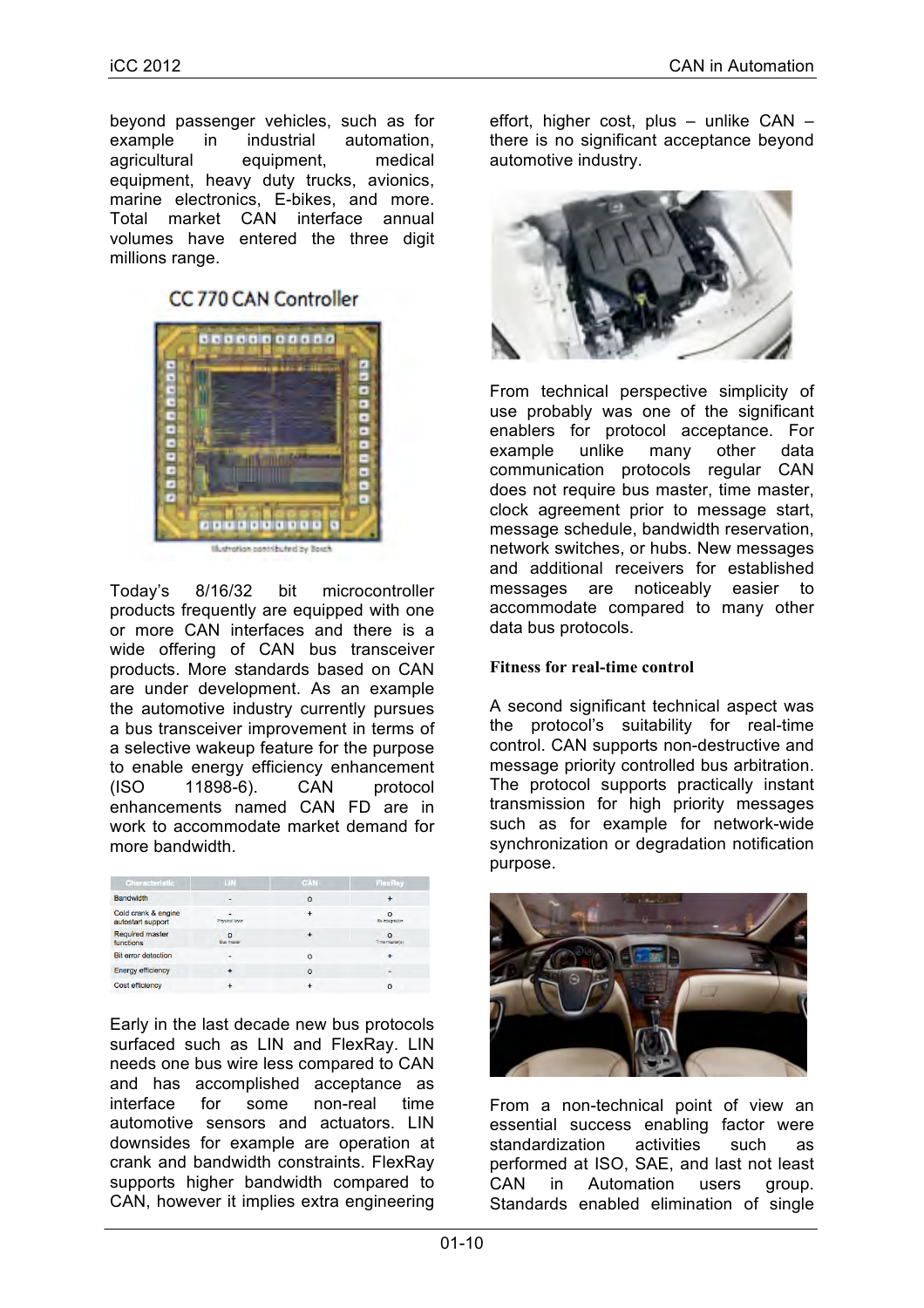source situations and contributed to evolvement of broad product portfolios in the hardware, software, and development tools domain.



CAN is in use at Opel since the mid 90's and serves as a multi-purpose medium bandwidth bus. Typical number of CAN interface instances per vehicle are 6 to 60 presently. Annual GM corporate CAN interfaces volume has grown higher than 100 millions. Protocol use cases include control and medium speed data transfer for domains like powertrain, chassis, body, and infotainment.



Opel uses CAN in two hardware variants: Dual-wire CAN (500 kbit/s, 125 kbit/s), and Single-wire CAN (33.3 kbit/s regular, 83.3 kbit/s for programming). Depending on feature content typically there are two to six CAN network instances in today's Opel/GM vehicles. As an observation there is an icreasing number of devices with more than one CAN interface for bandwidth expansion purpose. This indicates more bandwidth would be useful.



Multi-purpose medium bandwidth serial data bus protocols such as CAN enable sharing of status and sensor data across domain borders. This in turn enables consolidation of sensor inventory and holistic control or optimization of electrical system function. Further such bus network simplifies feature growth when new messages and new bus nodes are easy to accommodate. As a benefit nowadays it is not infrequent that new cross-domain features can be introduced without any hardware changes needed and with limited engineering effort. For illustration think of a feature upgrade from user controlled central door locking to user and vehicle speed controlled locking. Further, serial data buses enable limitation of wiring harness weight and connector pin counts.

#### **Programming through single access point**

As an additional benefit the bus enables programming of a two digit megabytes data size to CAN-connected devices via one vehicle diagnostics connector within less than an hour, enabling device deproliferation and contributing to work efficiency at production and service.



Data buses should effectively contribute to today's automakers strive for reduction in the areas of power consumption, weight, and wire count.

Robustness enhancements are desirable as more interference will come on board a